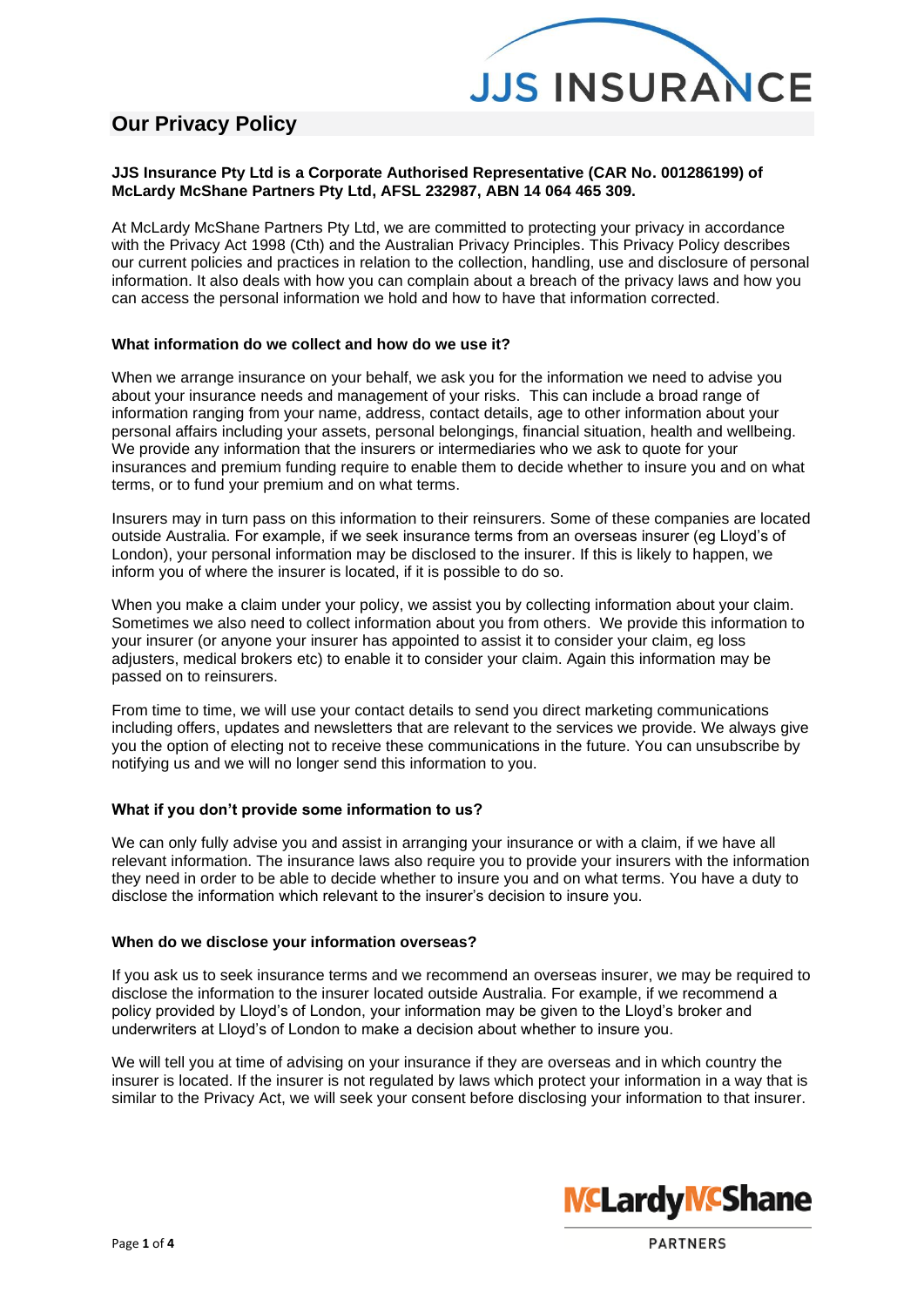

Australian and overseas insurers acquire reinsurance from reinsurance companies that are located throughout the world, so in some cases your information may be disclosed to them for assessment of risks and in order to provide reinsurance to your insurer. We do not make this disclosure, this made by the insurer (if necessary) for the placement for their reinsurance program.

#### **How do we hold and protect your information?**

We strive to maintain the reliability, accuracy, completeness and currency of the personal information we hold and to protect its privacy and security. We keep personal information only for as long as is reasonably necessary for the purpose for which it was collected or to comply with any applicable legal or ethical reporting or document retention requirements.

We hold the information we collect from you initially in a working file, which when completed is electronically imaged and stored, after which any paper is destroyed in our onsite shredder. In some cases, your file is archived and sent to an external data storage provider for a period of time. We only use storage providers located in Australia who are also regulated by the Privacy Act.

We ensure that your information is safe by protecting it from unauthorised access, modification and disclosure. We maintain physical security over our paper and electronic data and premises, by using locks and security systems. We also maintain computer and network security; for example, we use firewalls (security measures for the Internet) and other security systems such as user identifiers and passwords to control access to computer systems where your information is stored.

#### **Will we disclose the information we collect to anyone?**

We do not sell, trade, or rent your personal information to others.

We may need to provide your information to contractors who supply services to us, eg to handle mailings on our behalf, external data storage providers or to other companies in the event of a corporate sale, merger, re-organisation, dissolution or similar event. However, we will take reasonable measures to ensure that they protect your information as required under the Privacy Act.

We may provide your information to others if we are required to do so by law, you consent to the disclosure or under some unusual other circumstances which the Privacy Act permits.

## **How can you check, update or change the information we are holding?**

Upon receipt of your written request and enough information to allow us to identify the information, we will disclose to you the personal information we hold about you. We will also correct, amend or delete any personal information that we agree is inaccurate, irrelevant, out of date or incomplete.

If you wish to access or correct your personal information please write to Meg Long, Privacy Officer, Level 3, Building 7, Botanicca Corporate Park, 570-588 Swan Street, Richmond VIC 3121.

We do not charge for receiving a request for access to personal information or for complying with a correction request. Where the information requested is not a straightforward issue and will involve a considerable amount of time, then a charge will need to be confirmed for responding to the request for the information.

In some limited cases, we may need to refuse access to your information, or refuse a request for correction. We will advise you as soon as possible after your request if this is the case and the reasons for our refusal.



PARTNERS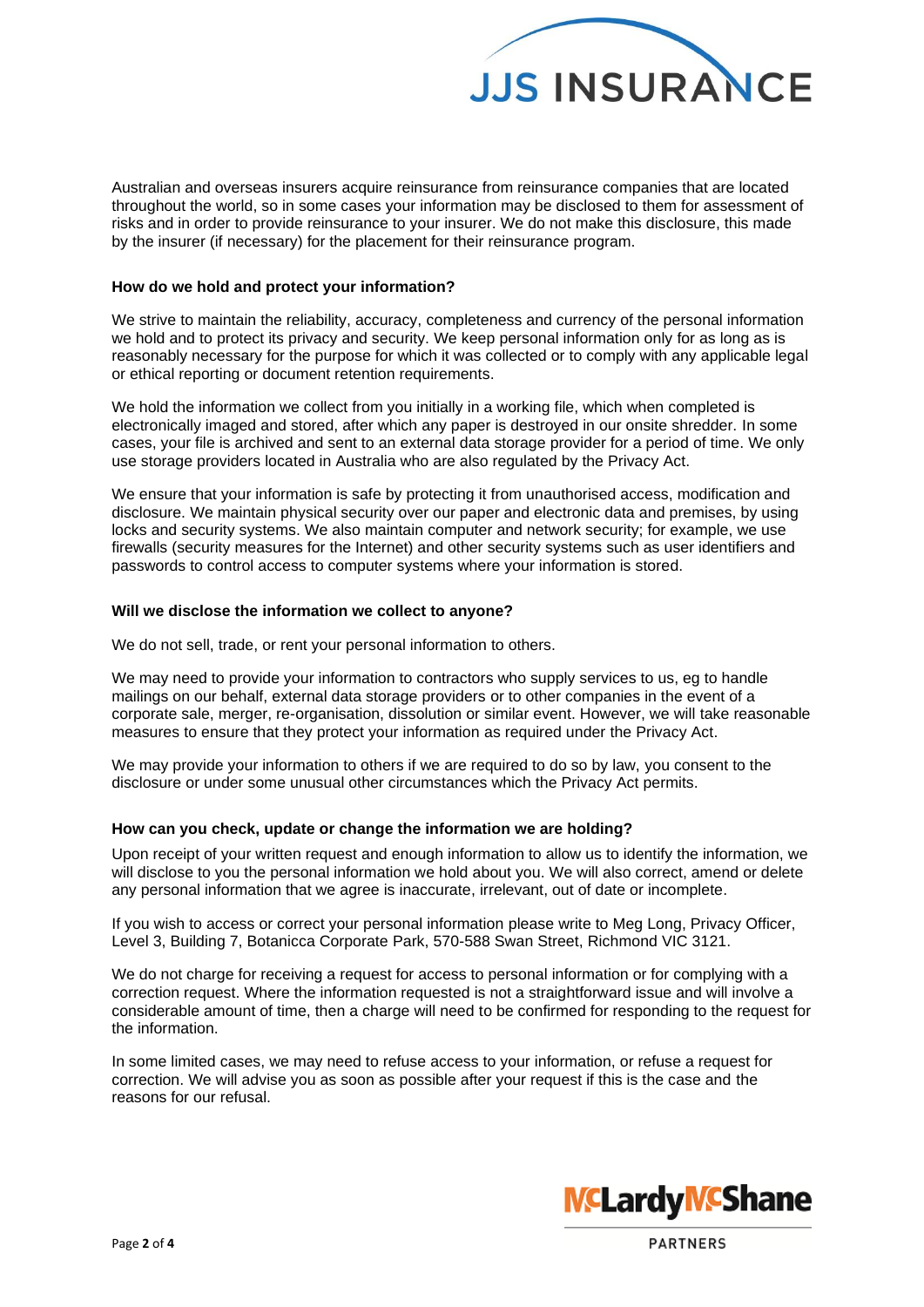

#### **What happens if you want to complain?**

If you have concerns about whether we have complied with the Privacy Act or this privacy Policy when collecting or handling your personal information, please write to Meg Long, Privacy Officer, Level 3, Building 7, Botanicca Corporate Park, 570-588 Swan Street, Richmond VIC 3121. Your complaint will be considered by us through our internal complaints resolution process and we will try to respond with a decision within 45 days of you making the complaint.

#### **Your consent**

By asking us to assist with your insurance needs, you consent to the collection and use of the information you have provided to us for the purposes described above.

## **Website information and content.**

The information provided on this website does not cover all aspects of the law on the relevant subject matter. Professional advice should be sought before any action is taken based upon the matters described and discussed on this site.

To the extent permitted by law, we make no representations about the suitability of the content of this site for any purpose. All content is provided without any warranty of any kind. We disclaim all warranties and conditions with regard to the content, including but not limited to all implied warranties and conditions of fitness for a particular purpose, title and non-infringement.

We will not be liable for any damages or injury caused by, including but not limited to, any failure of performance, error, omission, interruption, defect, delay in operation of transmission, computer virus, or line failure. To the extent permitted by law we will not be liable for any damages or injury, including but not limited to, special or consequential damages that result from the use of, or the inability to use, the materials in this site.

We believe the content of this site to be accurate, complete and current; however there are no warranties as to the accuracy, completeness or currency of the content. It is your responsibility to verify any information before relying on it. The content of this site may include technical inaccuracies or typographical errors.

We reserve the right to modify the content of this site from time to time.

**Anonymous data –** We use technology to collect anonymous information about the use of our website, for example when you browse our website our service provider logs your server address, the date and time of your visit, the pages and links accessed and the type of browser used. It does not identify you personally and we only use this information for statistical purposes and to improve the content and functionality of our website, to better understand our clients and markets and to improve our services.

**Cookies –** In order to collect this anonymous data we may use "cookies". Cookies are small pieces of information which are sent to your browser and stored on your computer's hard drive. Sometimes they identify users where the website requires information to be retained from one page to the next. This is purely to increase the functionality of the site. Cookies by themselves cannot be used to discover the identity of the user. Cookies do not damage your computer and you can set your browser to notify you when you receive a cookie so that you can decide if you want to accept it. Once you leave the site, the cookie is destroyed and no personal or other information about you is stored.



PARTNERS